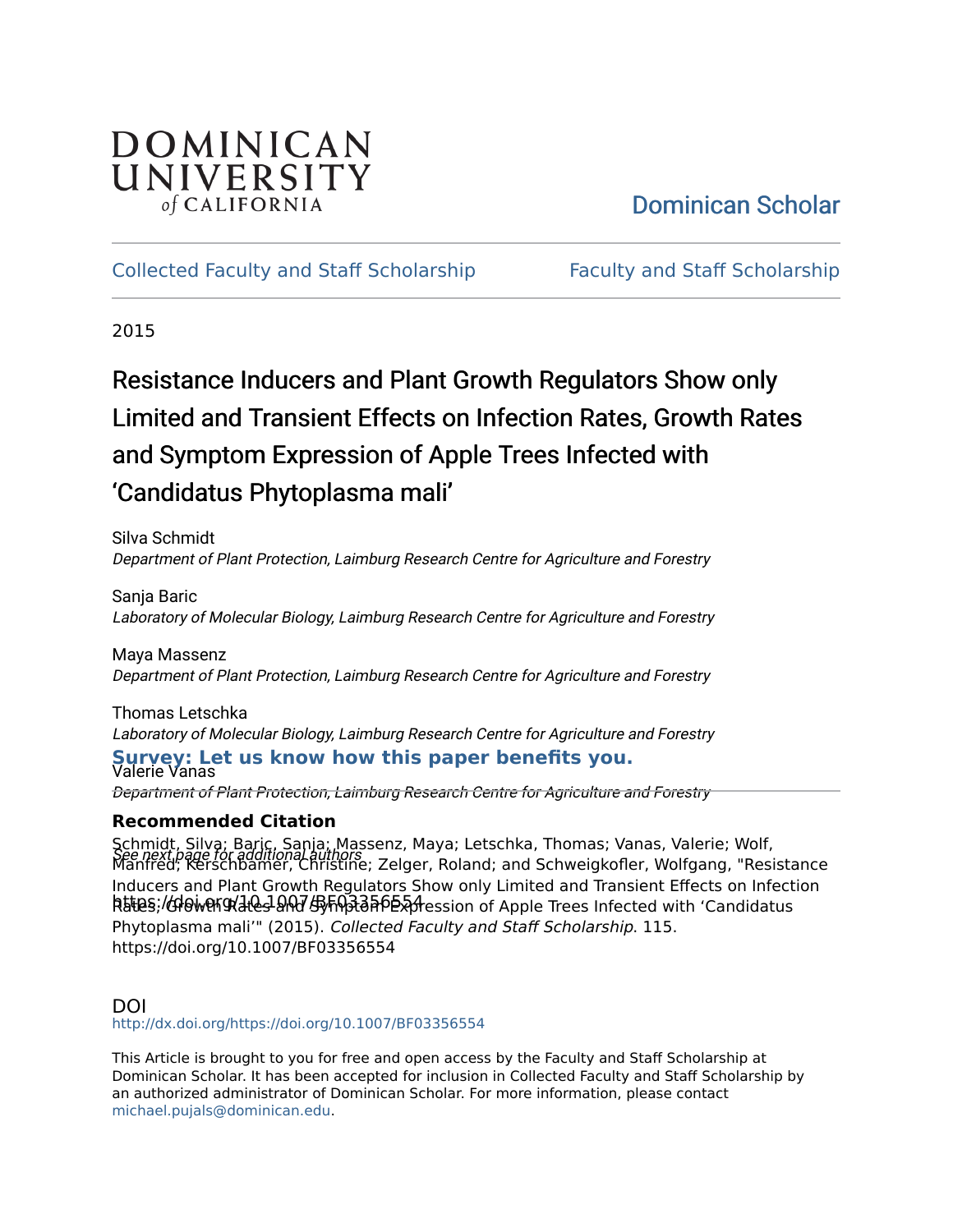### **Authors**

Silva Schmidt, Sanja Baric, Maya Massenz, Thomas Letschka, Valerie Vanas, Manfred Wolf, Christine Kerschbamer, Roland Zelger, and Wolfgang Schweigkofler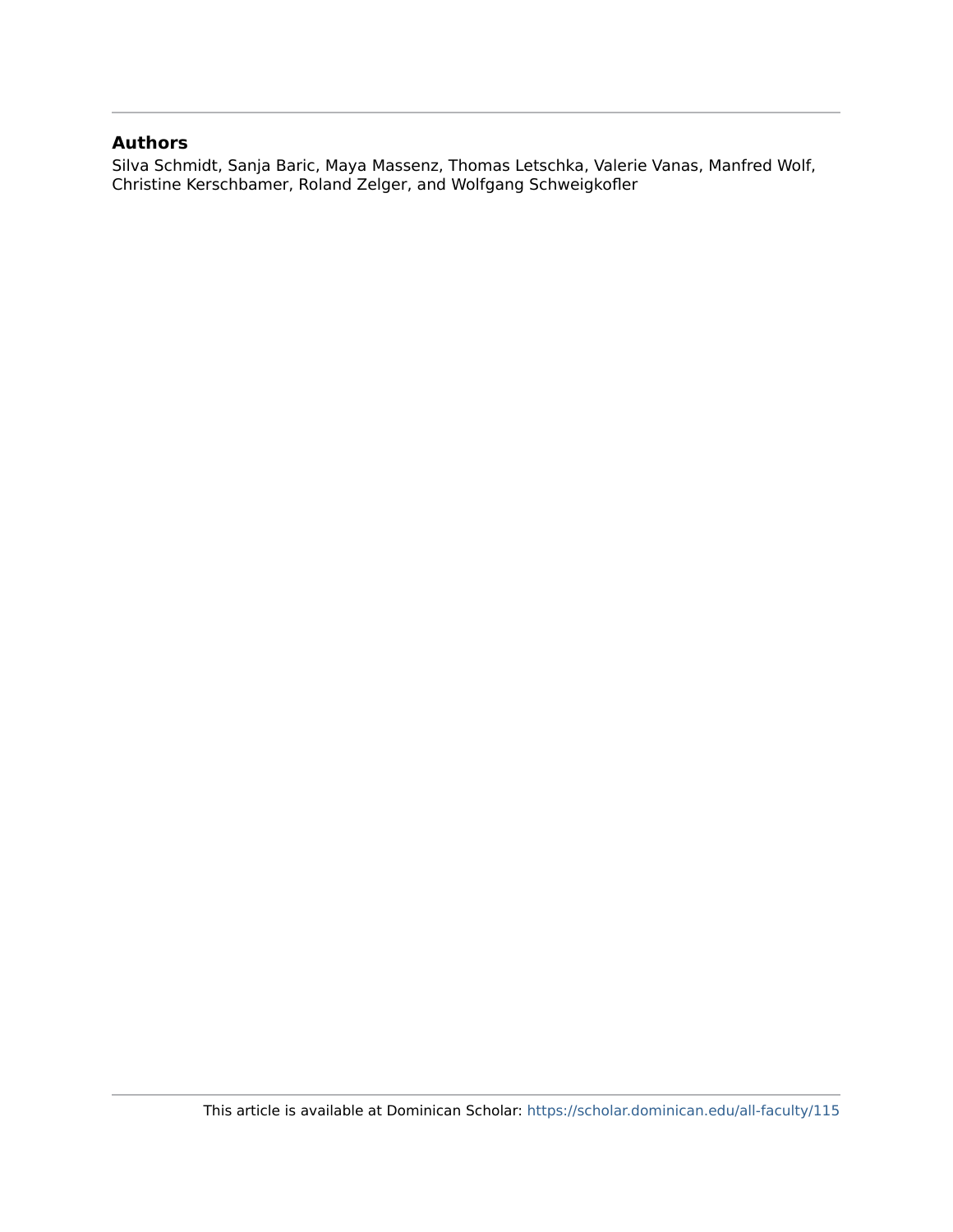# **Resistance inducers and plant growth regulators show only limited and transient effects on infection rates, growth rates and symptom expression of apple trees infected with '***Candidatus* **Phytoplasma mali'**

Silvia Schmidt<sup>1</sup>, Sanja Baric<sup>2</sup>, Maya Massenz<sup>1</sup>, Thomas Letschka<sup>2</sup>, Valerie Vanas<sup>1</sup>, Manfred Wolf<sup>1</sup>, Christine Kerschbamer<sup>2</sup>, Roland Zelger<sup>1</sup> & Wolfgang Schweigkofler<sup>1,3</sup>

1 Department of Plant Protection, Laimburg Research Centre for Agriculture and Forestry, Auer (Ora), BZ, Italy

2 Laboratory of Molecular Biology, Laimburg Research Centre for Agriculture and Forestry, Auer (Ora), BZ, Italy

3 Department of Natural Sciences and Mathematics, Dominican University of California, San Rafael, CA

Corresponding author: wolfgang.schweigkofler@dominican.edu

Received 16 April 2015, accepted 04 November 2015

#### Abstract

The effects of four commercially available bio-active compounds on the infection rates, symptom expression and growth rates of apple trees (*Malus × domestica* Borkh.) cv. Golden Delicious infected with '*Candidatus* Phytoplasma mali' (the so-called Apple Proliferation phytoplasma or AP) were tested over a three-year period under controlled conditions. Post-infection treatments using Bion® (active ingredient: Acibenzolar-S-Methyl), Messenger® (Harpin protein), Regalis® (Prohexadione-Ca) and Dormex® (Cyanamide) had no significant effect on infection rates. Terminal growth of apple trees (grown as one-shoot pruned trees) was increased significantly by AP infection; Prohexadione-Ca was the only compound which had a significant (inhibiting) effect on the growth of both infected and non-infected apple trees. Acibenzolar-S-Methyl and Harpin had no significant effects on symptom expression. AP symptoms were masked during summer by Prohexadione-Ca, which caused severe growth abnormalities. Cyanamide changed the seasonal appearance of AP symptoms: while symptoms were delayed compared to the untreated control the first two years (2008 and 2009), symptoms appeared earlier the third year (2010). Differences in symptom expression levelled off later in the vegetative season, and no significant difference was found in October.

**Key words:** apple proliferation, *Malus domestica*, phytoplasma quantification, recovery, witches' broom

#### Introduction

Apple proliferation (AP), caused by '*Candidatus* Phytoplasma mali' (also known as AP phytoplasma) is an economically important disease of apple trees in Central and Southern Europe. Infected plants produce small and tasteless fruit which are not suitable for consumption. Other typical disease symptoms are enlarged stipulae, premature bud opening and leaf reddening and growth abnormalities that reflect perturbations in the plant hormonal balance ('witches' brooms'). The phytoplasmas colonize the sieve tubes of the phloem tissue and are transmitted mainly by the sap-sucking psyllids *Cacopsylla picta* and *C. melanoneura* (Tedeschi & Alma 2004). Field control of AP consists of the removal of symptomatic plants and insecticide treatments against the insect vectors.

Phytoplasma densities in AP-infected apple trees and symptom expression can vary significantly among seasons, plant tissue and individual plants (Rekab et al. 2010). Latent non-symptomatic infections were reported (Baric et al. 2007, Carraro et al. 2004), but it is not well established if they play an important role for disease spread. Symptom remission (or recovery) can occur naturally either transiently or permanently (Carraro et al. 2004, Seemüller et al. 1984a). The underlying mechanism is poorly understood, but several studies indicate that recovered plants have reduced levels of reactive oxygen species (ROS) and scavenging enzymes, particularly ascorbate peroxidases (APX) and catalases (CAT). Several studies have reported that recovered trees were colonized by the phytoplasma in the roots at a similar level as symptomatic plants, whereas the shoots were either phytoplasma-free (Carraro et al. 2004) or colonized by lower phytoplasma titres (Baric et al. 2011).

Infected but asymptomatic plants produce apples which are equal in size and quality to fruits of healthy plants (Bianchedi et al. 2008). Therefore, the control of apple proliferation using bioactive compounds which induce the remission of symptoms might be a successful management strategy for perennial crops in areas where the disease is already endemic. A number of commercial resistance inducers and plant regulators are available for fruit production, and preliminary field tests indicate that some of them might actually induce recovery from phytoplasma infection in annual and woody plants. Resistance inducers were used to control Bois noir, a major disease of grapevine caused by Stolbur phytoplasma, and numbers of symptomatic plants decreased significantly compared to the untreated control (Romanazzi et al. 2009, 2011). Treatments with the plant growth regulators indole-3-acetic acid (IAA) and indole-3-butyric acid (IBA) induced the recovery of the periwinkle *Catharanthus roseus* (Apocynaceae) infected with '*Ca.* P. mali' (Curković Perica 2008), but to our knowledge no experiments with apple proliferation diseased apple plants were carried out to-date.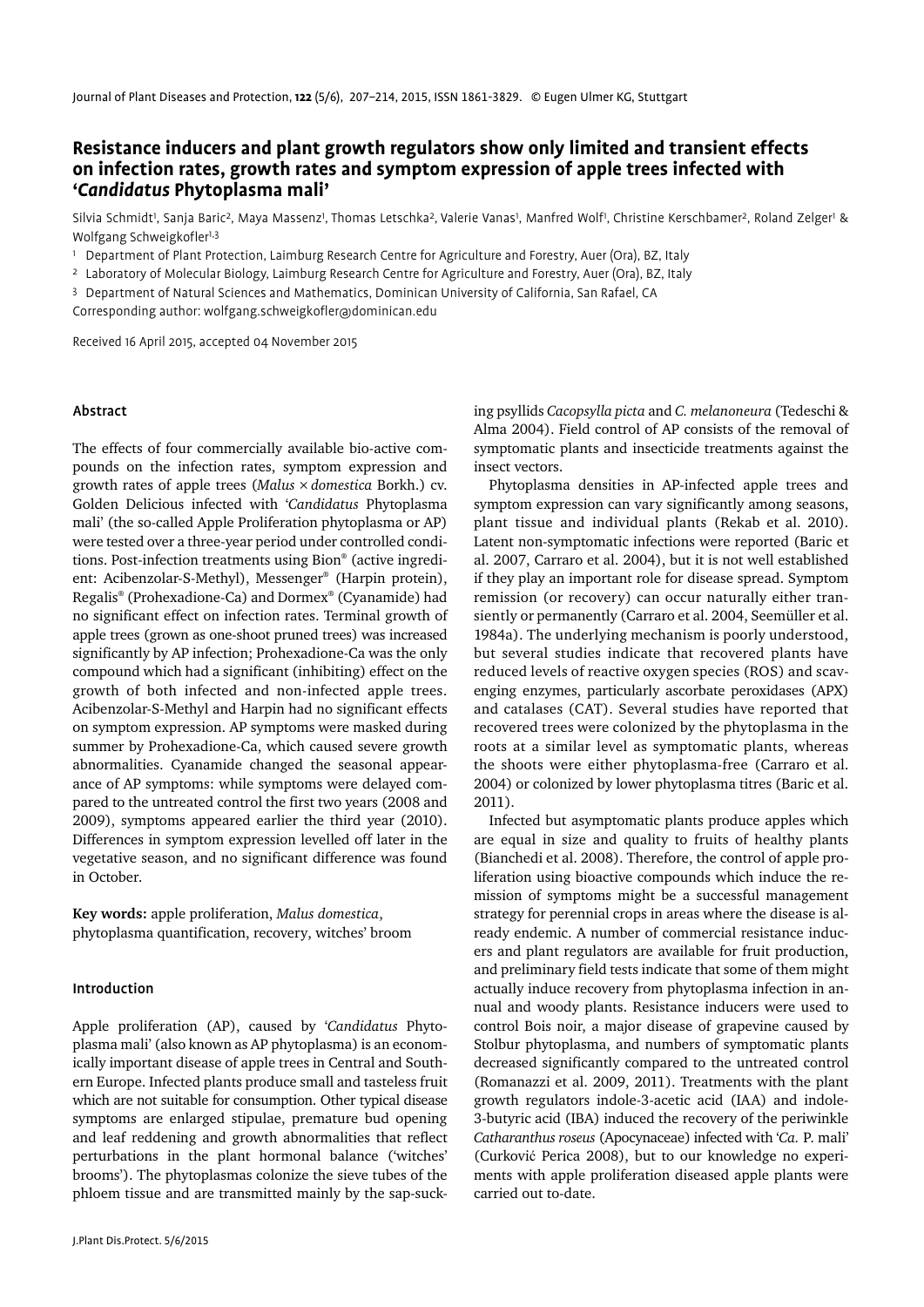The aim of this study was to assess if resistance inducers and plant regulators could induce recovery and modify the i) infection rates and '*Ca.* P. mali' titres, ii) symptom expression and iii) growth rates of potted apple plants artificially infected with '*Ca.* P. mali'.

#### Materials and methods

#### Plant material and inoculation

Symptomatic and healthy plant material was collected from a field orchard heavily infected with AP in Tramin (South Tyrol, Italy) in November 2007, when phytoplasmas are still present in aerial shoots before sieve tubes degenerate in late winter (Seemüller et al. 1984b). Roots and branches of the selected donor apple trees cv. Golden Delicious on M7 rootstocks were analyzed using a qualitative real-time PCR procedure (Baric & Dalla Via 2004) to confirm the presence of '*Ca.* P. mali'. Branches collected from 13 infected and 9 healthy donor trees were used for the inoculation experiment. The collected branches were stored at 4°C with relative humidity (RH) > 60% until February 2008 to prevent desiccation and death of phytoplasmas.

The inoculation was performed in February 2008 via scion grafting from collected material on healthy M9 rootstocks. Six hundred rootstocks were grafted with scions from infected donor trees and 400 with scions from healthy donors; each scion contained three buds.

Plants were potted in container substrate (Gramoflor MTL, Manna Italia) and kept in a glass house under controlled temperature and RH > 60%. On April 15th 2008, test plants were transferred to an insect-proof field tunnel and arranged in blocks of 90 plants, each consisting of 60 inoculated and 30 healthy plants. In order to start the experiments with similar sized and shaped plants and facilitate symptom evaluation, the main stems of the apple plantlets were pruned and side shoots removed, resulting in a 'one-shoot-tree'.

#### Resistance inducers and plant growth regulators

The commercial products tested were Bion® 50 WG (Syngenta Crop Protection, Switzerland), Messenger® (Eden Bioscience Corporation, USA), Regalis® (BASF, Germany) and Dormex® (SKW Trostberg AG, Germany). Active ingredients, application rates and treatment schedules are listed in Table 1. Plants were treated over a three year period (2008–2010).

The products, except cyanamide, were dissolved in water according to manufacturer's instructions and sprayed on the canopy of the apple trees. Each 90-plant-block was treated with a different chemical. Cyanamide was dissolved and applied to the pots of the plants. As cyanamide contains nitrogen, the plants of the other blocks were supplemented with corresponding amounts of nitrogen in form of urea during the treatment period (2008: 0.38 g N plant<sup>-1</sup>; 2009 and 2010: 0.7 g N plant–1). One 90-plant- block was kept as untreated control.

#### Plant growth rate and symptom expression

The vertical growth of the main shoot of healthy and infected plants was measured in October 2008. The development of

| Product<br>name | Active ingredient    | Recommend-<br>ed dosage | Year | Application dosage Application                                       | interval  | N<br>Applications | First<br>treatment | Last<br>treatment |
|-----------------|----------------------|-------------------------|------|----------------------------------------------------------------------|-----------|-------------------|--------------------|-------------------|
|                 |                      |                         |      |                                                                      | (days)    |                   |                    |                   |
| Bion            | Acibenzolar-S-Methyl | $0.15$ g $-1$           | 2008 | $0.15$ g $-1$                                                        | 14        | 4                 | May 7              | June 18           |
|                 | (50%)                |                         | 2009 | $0.15$ g $ ^{-1}$                                                    | $10 - 14$ | 6                 | April 9            | June 18           |
|                 |                      |                         | 2010 | $0.15$ g $\mathsf{I}^{-1}$                                           | $10 - 14$ | 6                 | April 14           | June 18           |
| Messenger       | Harpin protein (3%)  | $0.9 g$  -1             | 2008 | $0.9 g$  -1                                                          | 14        | 4                 | May 7              | June 18           |
|                 |                      |                         | 2009 | $0.9 g$ $^{-1}$                                                      | $10 - 14$ | 6                 | April 9            | June 18           |
|                 |                      |                         | 2010 | $0.9 g$  -1                                                          | $10 - 14$ | 6                 | April 14           | June 18           |
| Regalis         | Prohexadion-Ca       | $0.5 - 0.8$ g $-1$      | 2008 | $1 g$ $^{-1}$                                                        | 14        | 4                 | May 7              | June 18           |
|                 | (10%)                |                         | 2009 | $0.8$ g $\lceil -1 + 0.2 \rceil$ g $\lceil -1 \rceil$<br>citric acid | $10 - 14$ | 4                 | April 9            | May 22            |
|                 |                      |                         | 2010 | $0.8 g$  -1 + 0.2 g  -1<br>citric acid                               | $10 - 14$ | 6                 | April 14           | June 23           |
| Dormex          | Cyanamide<br>(49%)   | n.d.                    | 2008 | $0.2$ g 300 ml <sup>-1</sup><br>$plant^{-1}$                         | 14        | 4                 | May 7              | June 18           |
|                 |                      |                         | 2009 | $0.2$ g 300 ml <sup>-1</sup><br>$plant^{-1}$                         | $10 - 14$ | 8                 | March 24           | July 2            |
|                 |                      |                         | 2010 | $0.2 - 0.3$ g 500 ml <sup>-1</sup><br>plant <sup>-1</sup>            | $10 - 14$ | 8                 | March 31           | July 9            |

Table 1: Treatment schedule of apple trees with four commercial resistance inducers and plant growth regulators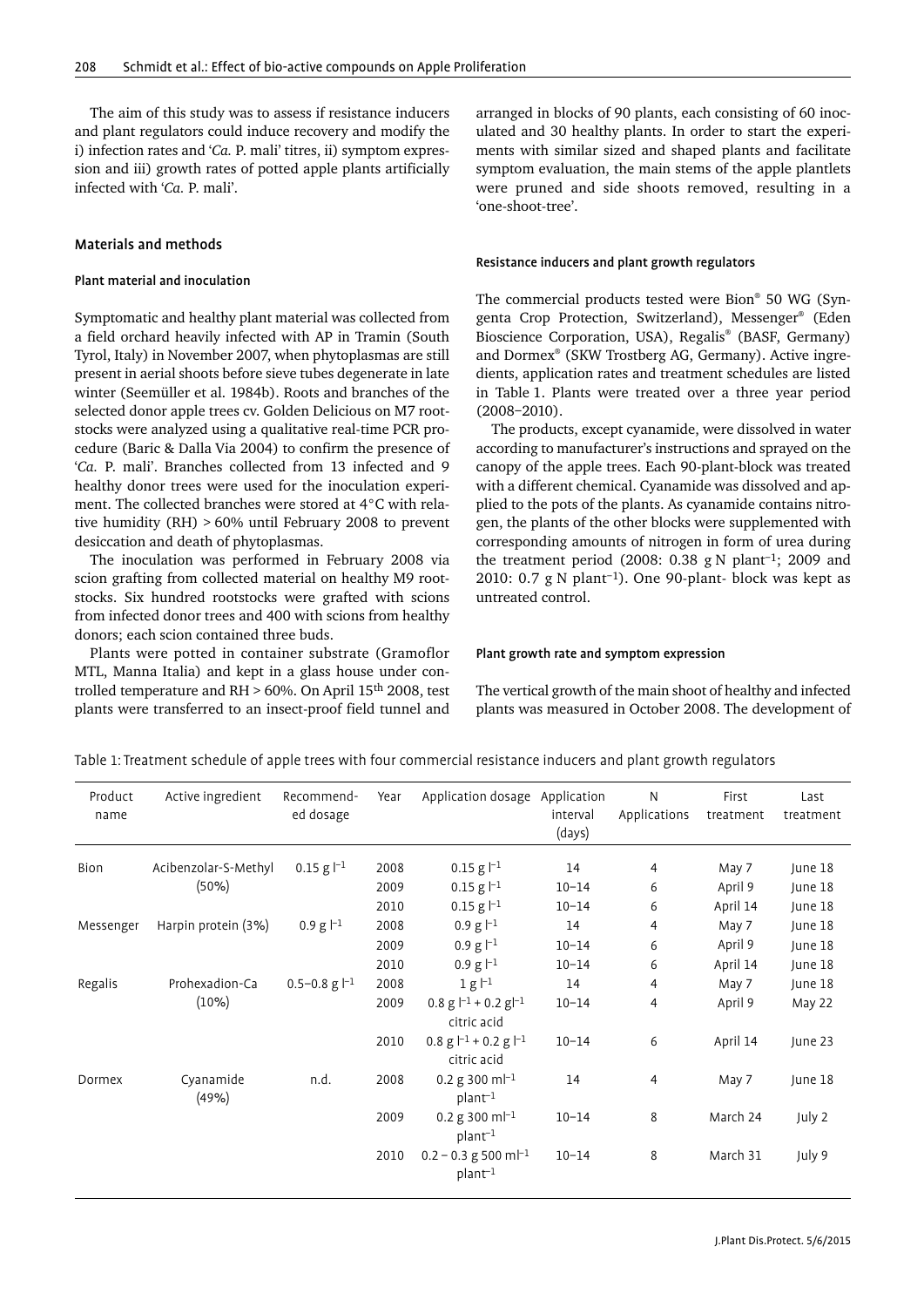typical AP symptoms (witches' brooms and/or enlarged stipulae at the top of the shoots) was recorded two times per season: one week after termination of the treatment period, in July, and at the end of the growing season, in October (see Table 2). In the year 2009 symptom expression was recorded two times after termination of the treatment period (four days and four weeks after the last treatment, respectively), in order to determine the long-lasting symptom repression effect of the treatments. Dormex treated trees were recorded in 2009 after 7 treatments and after 8 treatments, respectively.

#### Biomass of symptomatic vs. non-infected apple plantlets

The fresh weight of symptomatic and non-infected (control) plants was determined in July and October 2009 (n = 5 for each variant). The symptomatic plants had been infected in February 2008; all plants were pruned to form a 'singlestem'-plant in the winter of 2008/2009. The biomass of aerial plant parts and roots were measured individually.

#### Qualitative and quantitative real-time PCR analyses of '*Ca.* P. mali'

In order to determine the presence of *'Ca.* P. mali' in inoculated apple trees that did not show visible disease symptoms until October 2009, root samples were collected for DNA extraction. DNA was isolated from 100 mg dissected phloem tissue using the DNeasy Plant Mini Kit (Qiagen, Hilden, Germany) (Baric et al. 2006) and tested with a highly sensitive real-time PCR method (Baric & Dalla Via 2004).

Infected trees treated with Dormex and the corresponding infected control trees were sampled in July and October 2009 as well as in July and October 2010 in order to be tested for an effect of cyanamide treatment on the phytoplasma titre. Dormex-treated plants were selected for quantitative real-time PCR analysis, as this test group was the only one that differed in symptom expression compared to the untreated infected control in the first two years of the study. Depending on the size of the rootstock, 2–3 root samples were taken from each tree. In addition, 3 leaves from the top part of the main shoot (leaving out the first three leaves) of each tree were collected. DNA from roots was isolated from phloem dissections using the same protocol as mentioned above. The midribs of each of the three leaf samples were cut out and finely chopped. Following proper mixing, 100 mg were used for DNA isolation (DNeasy Plant Mini Kit, Qiagen). DNA isolates were normalized to 10 ng  $\mu$ l<sup>-1</sup> and a standard curve-based real-time PCR procedure was used for quantitative analysis of '*Ca*. P. mali' as described in Baric et al. (2011).

Briefly, in addition to the 16S rDNA gene of '*Ca*. P. mali', the ACO gene (1-aminocyclopropene-1-carboxylate oxidase) of the host plant was analyzed in parallel in a single-tube reaction. Since two gene copies of the ACO gene are contained in the diploid apple genome and the 16S rRNA gene is present in two copies in the '*Ca*. P. mali' genome, it was possible to calculate the absolute number of phytoplasma genomic units or cells per diploid host plant genome or cell (Baric et al. 2011). The discrepant number of root and leaf

Table 2: Effect of resistance inducers and plant growth regulators (in % of symptomatic plants) on the expression of typical AP symptoms (witches' broom and/or enlarged stipulae). n = total number of trees assessed for symptom expression.

| Time period |              | Control | Bion | Messenger | Regalis | Dormex | Crosstab<br>Chi Square    |  |
|-------------|--------------|---------|------|-----------|---------|--------|---------------------------|--|
| 2008        | July         | 67.4    | 71.8 | 48.9      | 40.4    | 51.1   | 12.3; $df = 4$ ; $p=0.02$ |  |
|             | $\mathsf{n}$ | 46      | 39   | 45        | 47      | 45     | 222                       |  |
|             | October      | 84.8    | 89.7 | 82.2      | 78.7    | 86.7   | 2.5; $df = 4$ ; $p=0.6$   |  |
|             | $\sqrt{n}$   | 45      | 39   | 45        | 47      | 45     | 221                       |  |
| 2009        | June 22nd    | 56.5    | 41.0 | 40.9      | 32.6    | 31.8   | 7.5; $df = 4$ ; $p=0.11$  |  |
|             | $\mathsf{n}$ | 46      | 39   | 44        | 46      | 44     | 219                       |  |
|             | July 6th     | 78.3    |      |           |         | 52.3   | 6.7; $df = 1$ ; $p=0.01$  |  |
|             | $\mathsf{n}$ | 46      |      |           |         | 44     | 90                        |  |
|             | July 15th    | 86.7    | 76.9 | 81.8      | 76.6    |        | 1.9; $df = 3$ ; $p=0.6$   |  |
|             | $\mathsf{n}$ | 45      | 39   | 44        | 47      |        | 175                       |  |
|             | October      | 97.8    | 84.6 | 84.1      | 87.0    | 81.8   | 6.2; $df = 4$ ; $p=0.18$  |  |
|             | $\mathsf{n}$ | 45      | 39   | 44        | 46      | 44     | 218                       |  |
| 2010        | July         | 43.9    | 48.6 | 41.7      | 5.7     | 70.5   | 33.8; df = 4; $p$ < 0.001 |  |
|             | n            | 41      | 37   | 36        | 35      | 44     | 193                       |  |
|             | October      | 89.5    | 84.8 | 88.2      | 65.7    | 88.6   | 10.5; $df = 4$ ; $p=0.03$ |  |
|             | $\mathsf{n}$ | 38      | 33   | 34        | 35      | 44     | 184                       |  |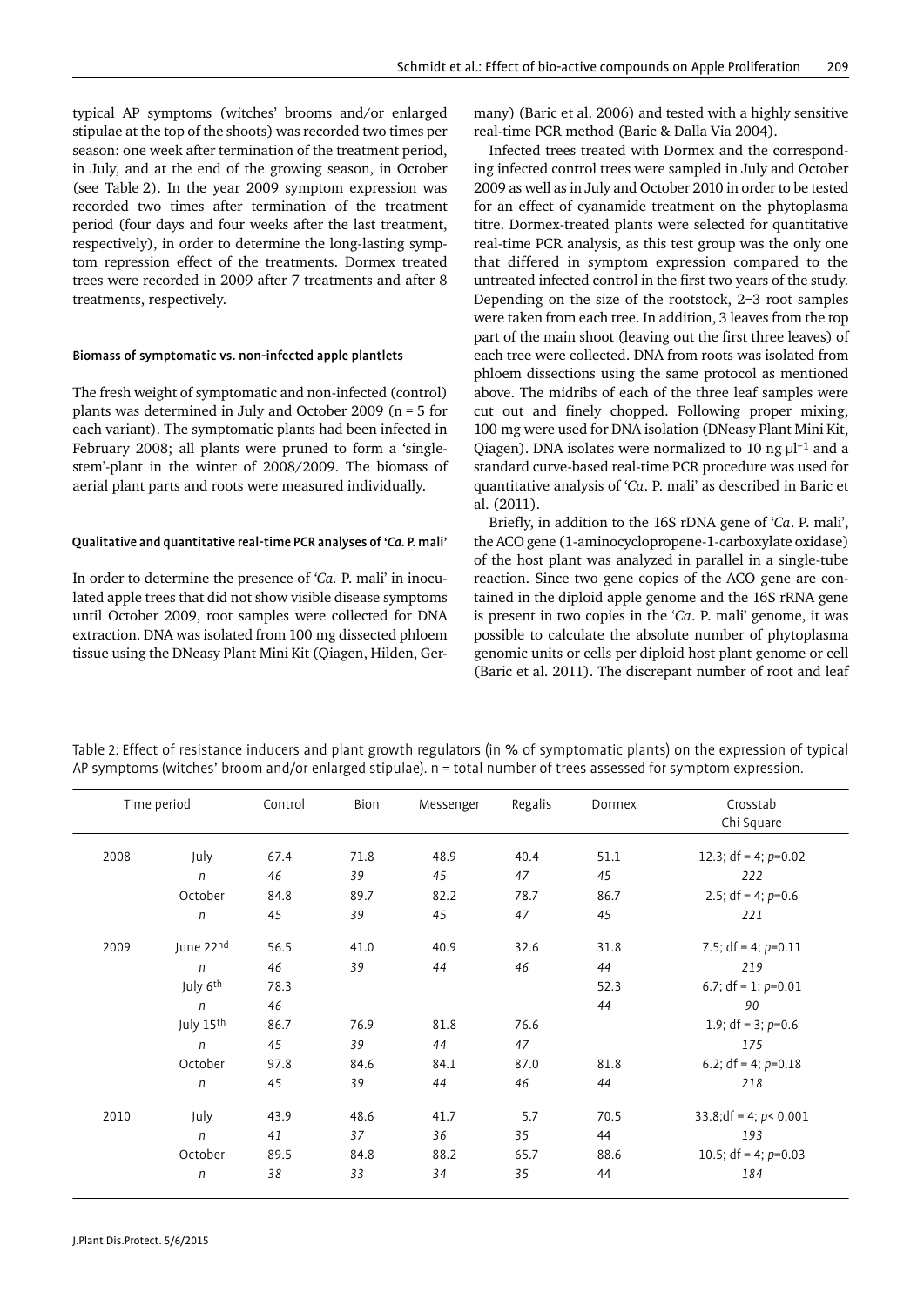samples per sampling point is due to the fact that in some of the leaf samples '*Ca*. P. mali' could not be detected or the titre was below the limit of quantification. These samples were thus not considered for the quantitative real-time PCR analysis.

#### Statistical analyses

Data were analyzed separately for each monitoring date and bioactive compound. Prior to statistical analyses, the data distribution was tested; for the effects of AP-infection on the plant growth t-tests were applied for data following normal distribution and Mann-Whitney U tests for non-normal distributions. Non-parametric one-way analysis of variance (Kruskal-Wallis test) was used to compare the effect of the bioactive compound on plant growth. Chi-square tests were utilized to compare the effect of bioactive compounds on infection rates and symptom expression.

Quantitative real-time PCR data obtained for symptomatic Dormex-treated and symptomatic untreated control trees were grouped per season (July and October) and per plant organ (roots and leaves). Univariate analysis of variance (UNIANOVA) by applying the pairwise Least Significant Differences (LSD) test and an alpha value of 0.05 was performed separately for the quantitative real-time PCR data of roots and leaves. A logarithmic transformation was used in order to normalize the data distribution. All Statistical analyses were performed with software IBM SPSS Statistics 20 for Windows.

#### Results

#### Infection rates

The infection rates of apple trees infected early 2008 with *'Ca.* P. mali' were evaluated in October 2009 by a combination of symptom evaluation and qualitative real-time PCR analysis of asymptomatic trees. The average infection rate calculated over all inoculated plants was 82.1%. Plants treated with Bion showed the lowest infection rate of 75.0%, while the plants treated with Regalis showed the highest infection rate of 87.0%. The corresponding rates for plants treated with Dormex and Messenger were 83.3% and 84.9%, respectively; and for untreated control plants 80.4%. The effect of the bioactive compounds on the infection rate was not statistically significant (Chi square = 0.45, *p*=0.5). Plants tested negative in the real-time PCR test were not considered in the symptom expression evaluation and discarded.

#### Evaluation of plant growth rates

AP infection showed an effect on the vertical growth of the main shoot of apple trees: infected plants grew about 50 cm higher than healthy ones (infected:  $136 \pm 16$  cm; healthy:  $87 \pm 11$  cm). The effect of the disease on the growth was

highly significant (Mann-Whitney test; *p*< 0.001). The effect of treatment with the bioactive compounds was analyzed for infected and non-infected plants separately. The effect of treatments on growth was more pronounced in infected plants than in healthy ones (Kruskal-Wallis test: *p*< 0.001 and *p*=0.05), and in both cases only the plants treated with Regalis showed significant differences in the growth compared to the untreated plants (Mann Whitney test: infected: *p*< 0.001; healthy: *p*=0.001).

In July of 2009, control plants had slightly higher total fresh weight than symptomatic plants (infected:  $131 \pm 30$  g; healthy:  $161 \pm 37$  g), however the differences were not statistically significant (t-test, *p*=0.190). The same pattern was observed when aerial parts (infected:  $61 \pm 9$  g; healthy: 71 ± 15 g; t-test, *p*=0.243) and roots (infected: 70 ± 25 g; healthy: 90 ± 24 g; t-test, *p*=0.231) were analyzed separately. In October of 2009, aerial parts of symptomatic plants showed a tendency to increased growth (infected: 121 ± 28 g; healthy:  $100 \pm 16$  g); however the difference was not statistically significant; (t-test, *p*=0.195); whereas the root growth was significantly reduced compared to that of the control plants (infected:  $77 \pm 22$  g; healthy:  $121 \pm 9$  g; t-test, *p*=0.03). The total fresh weight of infected plants did not differ significantly from healthy ones (infected:  $197 \pm 34$  g; healthy: 220 ± 17 g; t-test, *p*=0.205).

#### Symptom expression

Typical symptoms of AP infection (witches' broom and/or enlarged stipulae) were recorded twice yearly (July and October) over a three year period. Symptom expression followed a clear seasonal pattern: 40.6–55.9% of all infected plants showed symptoms in July, whereas these rates rose to 83.4–87.1% in October. Treatment of infected plants with bioactive compounds changed the dynamics of symptom expression compared to the untreated (but infected) control plants (Table 2). In July 2008, plants treated with Messenger, Regalis and Dormex showed reduced symptom expression (18.5%, 27.0% and 16.3% less symptomatic plants, respectively) compared to the untreated control group (Chi Square, *p*=0.015). The difference was highly significant for Regalis (Chi Square, *p*=0.01). In October 2008, no differences in the symptom expression were recorded between treated and untreated plants (Chi Square, *p*=0.6).

On June 22nd 2009, all treatment groups showed a reduced number of symptomatic plants compared to the control, but the difference was not statistically significant (Chi Square, *p*=0.11). On July 6<sup>th</sup>, one week after the last treatment, the Dormex group showed 26% less symptomatic plants compared to the untreated control group (Chi Square, *p*=0.01). In October 2009, again no statistically significant difference was found (Chi Square,  $p=0.18$ ); even though the Dormex group contained 16% less symptomatic plants compared to the control block. Plants treated with Messenger, Bion and Regalis were evaluated for a second time on July 15th, about one month after the last application, and the decrease of the symptom-delaying effect was already visible (Table 2).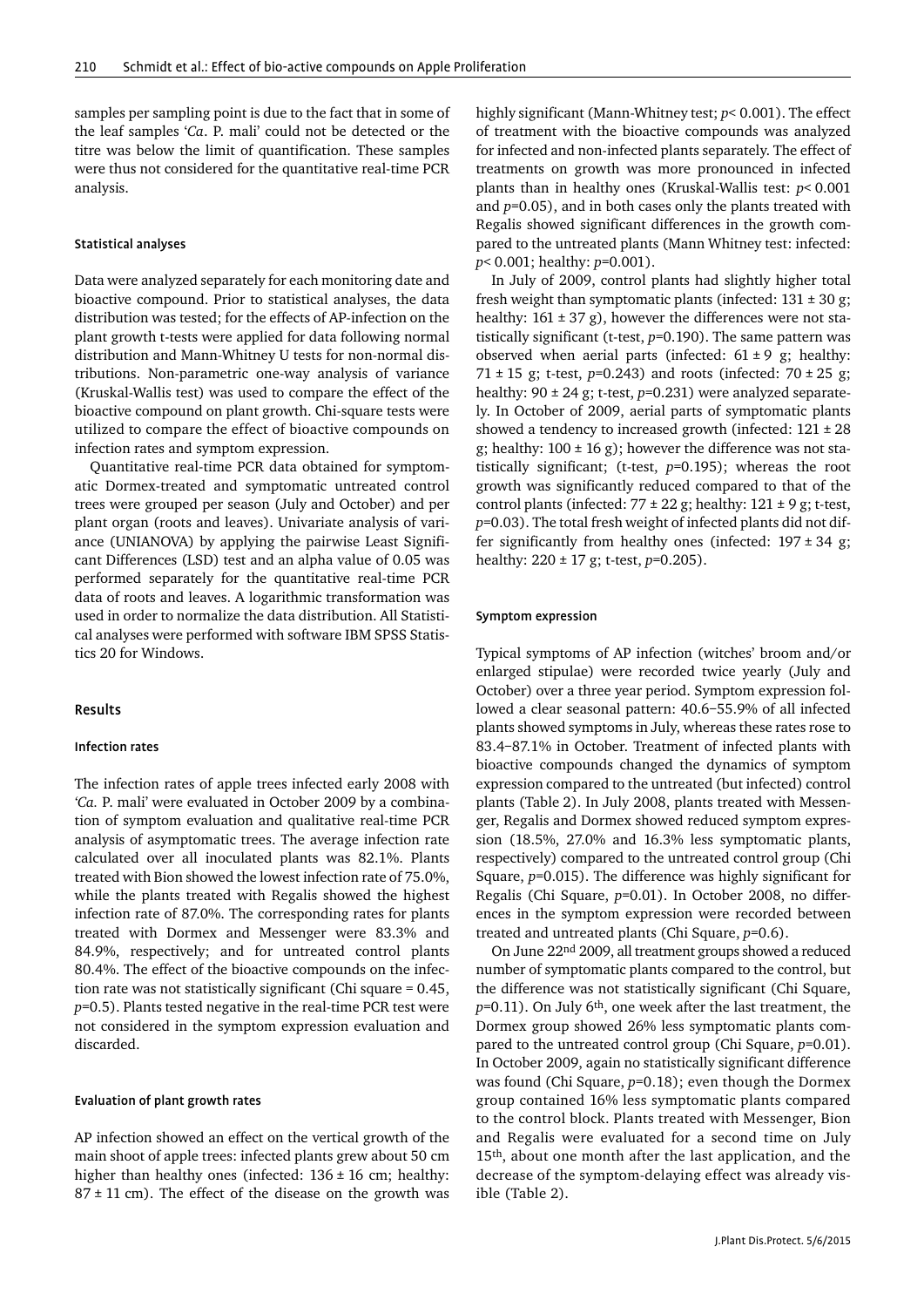In July 2010, differences in symptom expression were recorded for the Regalis and Dormex treated groups compared to the control. The first product caused heavy growth inhibition in shoot elongation with increased secondary growth; therefore masking the typical symptoms of apple proliferation which were not recorded in July. After the treatment period, plants started to grow again and the apex of the main shoot could be evaluated for symptom expression. In October 2010, the Regalis treated group displayed 23% less symptomatic plants compared to the control (Chi Square, *p*=0.014). In contrast to the previous years, the Dormex treated group contained a higher number of symptomatic plants in July (Chi Square, *p*=0.013) compared to the untreated control. In October with the exception of Regalis treated plants no difference among treated and untreated groups could be recorded. A relatively constant percentage of infected plants did not express any typical AP symptoms when monitored in October (2008: 23.7%; 2009: 15.8%; 2010: 18.0%). In total, 7.3% of infected plants were symptomatic in 2008 and asymptomatic in 2009; 6.8% of asymptomatic plants showed again symptoms in 2010. Plants showing a stable recovery were not detected during the analysis period.

#### Quantitative real-time PCR analysis of '*Ca.* P. mali'

The results of the quantitative real-time PCR analyses of Dormex-treated trees and untreated control trees are shown in Fig. 1. The pairwise UNIANOVA test pointed to differences in the phytoplasma load among the groups of data, both for root and for leaf samples. In the root samples of Dormex-treated trees, no significant difference in the number of phytoplasma cells per host plant cell was found between samples collected from symptomatic trees in July and October. In the untreated control trees, however, significantly less phytoplasma cells were found in July compared to October for symptomatic trees. In the leaf samples, significantly higher phytoplasma loads were found in October for both groups. When comparing Dormex-treated and untreated control trees, a significant difference in the phytoplasma titre was only found in July in the roots, while in October no difference was revealed as was the case for all the leaf samples.

In July 2009 and October 2010, asymptomatic trees were present in both treated and untreated groups. The phytoplasma load in root and leaf samples of these trees was generally similar to the values observed for the symptomatic counterpart groups, except for the root samples from Dormex-treated trees collected in July and leaf samples from control trees collected in October (Fig. 1). As the number of asymptomatic trees available for quantitative real-time PCR analysis was very low, these data, however, need to be treated with caution.

#### Discussion

Apple proliferation, caused by '*Ca*. P. mali', is one of the most destructive diseases of apple trees in Europe. Current management strategies focus on chemical control of the vectors and eradication of infected trees. Hundreds of thousands of infected trees were felled in the South Tyrol (Italy), the largest apple–producing area in the European Union, during the last decade, resulting in considerable economic damage. Apple rootstocks with increased resistance to AP were developed (Bisognin et al. 2008), but due to unfavourable vigorous growth they are not suited for modern orchard production. Several recent studies indicate that application



Fig. 1: Quantification of '*Ca*. P. mali' in roots and leaves of Dormex-treated apple trees and untreated control trees. The plants were infected in spring of 2008, treated with Dormex in spring/early summer of 2008, 2009 and 2010. The phytoplasma titres were determined in July and October of 2009 and 2010, respectively. The numbers below the box plots represent the sample size available for quantitative real-time PCR analysis, while the letters above the box plots refer to differences in means based on UNIANOVA testing for the root samples (uppercase letters) and leave samples (lowercase letters). Means sharing a letter are not significantly different. DX, Dormex-treated; CO, untreated control; s, symptomatic; as, asymptomatic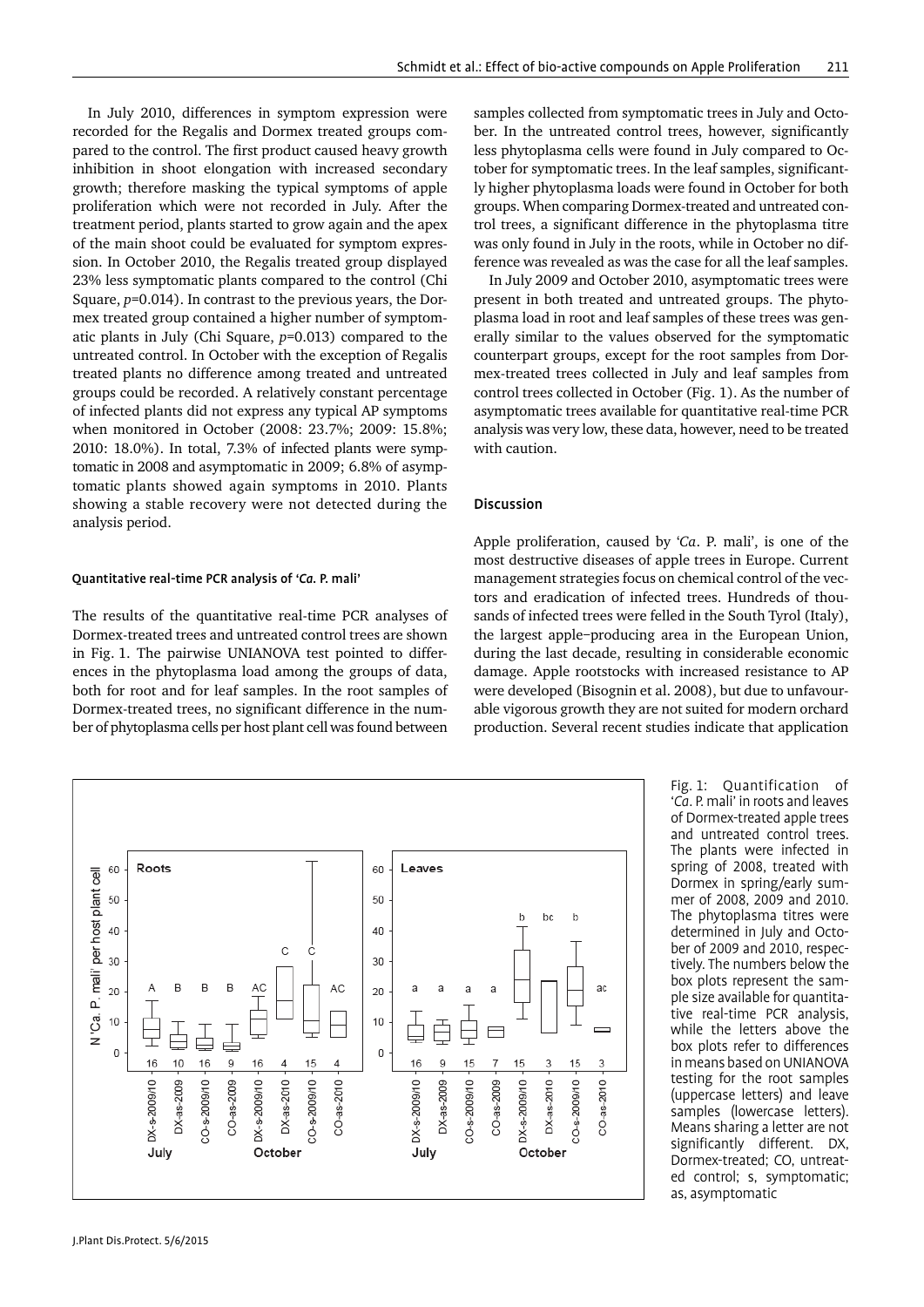of resistance inducers can trigger recovery events in phytoplasma-infected herbaceous and woody hosts (Romanazzi et al. 2009, 2011). Recovery is generally defined as a spontaneous remission of symptoms associated with the disappearance of the phytoplasmas from aerial plant parts while roots remain infected (Carraro et al. 2004). Field-grown apple trees infected with '*Ca.* P. mali' show low rates of recovery (Carraro et al. 2004); 'recovered' apple trees could be used to produce commercially valuable fruits.

The aim of this study was to evaluate the effects of commercially available resistance inducers and plant growth regulators on phytoplasma colonization and symptom expression of artificially infected apple trees. The four products were selected because they induce different physiological plant responses. Bion and Messenger are known resistance inducers, respectively activating SAR and hypersensitive reaction (HR) (Vallad & Goodman 2004, Wei & Betz 2007). Bion was used in Italy to induce recovery in grapevines infected with '*Candidatus* Phytoplasma solani', causal agent of the Bois noir disease (Romanazzi et al. 2009). Weekly treatments of the canopy in spring-summer increased the number of recovered plants compared to control plants in a field experiment. Regalis is a plant growth regulator commonly used in apple orchards to regulate shoot elongation. It limits vegetative growth by inhibiting gibberellins synthesis, interferes with the metabolism of flavonoids (Spinelli et al. 2005) and decreases host susceptibility in a number of host-pathogen systems (Bazzi et al. 2003). Dormex is used for breaking bud dormancy in several deciduous fruit crops (e.g. apple) in areas with warm winters and insufficient chill hours. Hydrogen cyanamide, the active ingredient of Dormex, increases IAA and cytokinin (CK) levels (Guevara et al. 2008) and inhibits catalases (Amberger 1961). Catalases degrade hydrogen peroxide, a crucial anti-microbial compound produced by infected plants to attack plant pathogens.

The present study confirmed that scion grafting of field-infected shoots on rootstocks is an efficient method to infect apple trees with the AP phytoplasma. Infection rates were assessed the year after inoculation in October before leaf fall, when typical symptoms are expressed most unambiguously. The extended time frame between inoculation and symptom evaluation was chosen to allow for phytoplasma proliferation and movement to different plant tissues and symptom expression. Because apple trees infected with '*Ca.* P. mali' do not always develop symptoms (Baric et al. 2011), the roots of asymptomatic trees were tested using qualitative PCR and trees tested positive were included in the calculation of infection (or transmission) rates. The transmission rates from 75 to 87% are in a similar range as those reported by Jarausch et al. (1999) for *in vivo* inoculation, whereas the same authors found higher transmission success for '*Ca.* P. mali' inoculation *in vitro* (80 – 97%), using cultured infected tissue for grafting. The bioactive compounds had no significant effect on the infection rate. Based on the known chemical properties of the active ingredients, no direct bactericidal effect was expected. Indirect effects triggered by the bioactive compounds, like a possible increase of  $H_2O_2$  levels due to catalases suppression by Dormex or growth abnormalities induced by Regalis, also had no effect on infection rates.

Infection with '*Ca.* P. mali' increased the terminal growth of apple trees significantly. The total bio-mass of infected and symptomatic potted apple plantlets was not significantly different from non-infected control plants in the year post-infection; however, the root system was visibly less well developed and significantly lighter than that of the control plants, whereas the biomass of the aerial parts of symptomatic plants in October (with elongated shoots) was slightly greater than that of the control plants. The effect of the bio-active compounds on the bio-mass was not measured because plant numbers were limited.

Regalis was the only bioactive compound which had a significant and inhibiting effect on the growth of both healthy and infected apple trees. The control of vegetative growth of healthy apple trees through Prohexadione-Ca is well documented (Unrath 1999). The effect on infected apple trees could be explained by interference with plant phytohormonal levels, which are imbalanced in phytoplasma-infected plants (Marcone 2010).

Phytoplasma concentrations in leaves varied among season, with higher levels found in fall than in summer. A similar but more subtle trend was also observed for the root samples. Interestingly, phytoplasma titres in leaves and roots of symptomatic trees were in general similar to that of asymptomatic trees. In contrast, shoot samples from symptomatic apple trees from a commercial orchard had phytoplasma titres 14 times higher compared to the ones from asymptomatic trees (Baric et al. 2011) and it was speculated that higher phytoplasma titres might trigger a series of physiological reactions eventually leading to symptom expression. Different age of the tested apple plants, infection timing in plants life history and different growth conditions (orchard vs. potted plants in a field tunnel) but also different plant organs (shoots vs. leaves) might be responsible for differences in phytoplasma titres and plant reactions. Stable recovery was not observed in our infected plants, regardless if treated with bio-active compounds or untreated. Although a significant percentage of infected plants was asymptomatic each year (23.7% in 2008 and on average 17% in 2009 and 2010), no plant which showed symptoms in 2008 was symptom-free throughout the following two years. The asymptomatic plants which tested PCR positive were probably sampled during the latency period. This result suggests that infected plants, which still show no symptoms, can potentially serve as inoculum for insect vectors, as they have aerial parts already colonized by the phytoplasma.

Treatment with bioactive compounds did not suppress AP symptoms on a long-term basis, but did change the dynamics of symptom development. Infected plants treated with Messenger, Regalis and Dormex showed significantly reduced symptoms in early summer of the first two years (2008–2009) compared to the untreated control, but no differences were found in fall of these years. Bion showed no effect the summer of the first year (2008), but did repress symptoms in the following year (2009). In 2010, Bion and Messenger did not alter symptom expression (summer and fall). Regalis induced severe growth abnormalities, like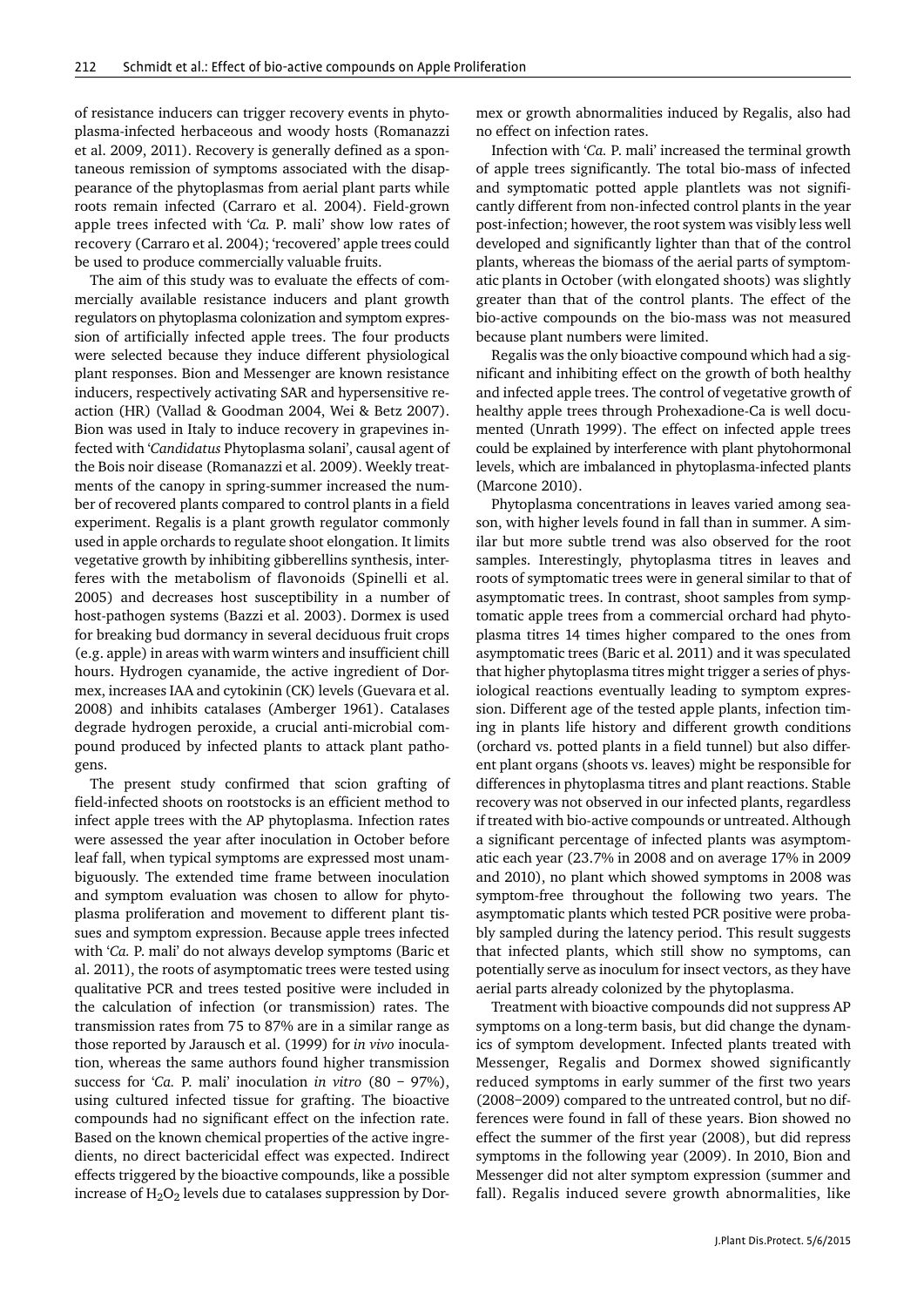stunted growth, which masked AP symptoms in summer, but this effect was less pronounced in fall. In contrast to its effect during the two previous years, in 2010 treatment with Dormex enhanced symptom expression in summer, but again the effect was not long-lasting and no significant differences were measured in fall. In general, all four tested bioactive compounds only changed the symptom expression throughout the treatment period, but did not induce a persistent post-treatment effect. In our experiments the timing of the treatments followed the recommendations of the commercial producers; therefore a possible effect of continuous treatment throughout the whole growing seasons was not tested. During the three years of observation, no apple plant showed a stable remission of symptoms (or recovery). Carraro et al. (2004), in their pioneering work on the recovery phenomena in '*Ca.* P. mali'-infected apple trees, describe recovery from field-grown trees, but also did not observe it on infected, potted test plants. The previously described induction of recovery of grapevines from phytoplasma-induced BN disease (Romanazzi et al. 2009) with bioactive compounds (including Bion) also occurred on field-grown plants. A number of abiotic effects typical for field conditions (like fluctuation in soil moisture levels and temperatures) as well as plant age might play a role for symptom remission; and therefore different growth conditions in the field-tunnel used for our experiments might be responsible for the lack of recovery. Based on our results with '*Ca.* P. mali'-infected potted apple trees in a controlled environment, we cannot recommend the use of resistance inducers and plant growth regulators as a management option to control apple proliferation in the field.

#### Acknowledgments

The authors thank C. Cainelli for help with sampling and DNA extraction, and G. Peratoner for help with statistical analysis. The Strategic Project on Apple Proliferation (APPL) was initiated by Drs. J. Dalla Via and R. Zelger and funded by the Autonomous Province of Bozen/Bolzano, Italy, and the South Tyrolean Fruit Growers' Co-operatives, in particularly VOG (Verband der Südtiroler Obstgenossenschaften) and VI.P (Verband der Vinschgauer Produzenten für Obst und Gemüse).

#### References

- Amberger A, 1961. Wirkung von Cyanamid auf Katalase und Peroxydase in Pflanzen. Z Pflanzenernährung Düngung Bodenk 95, 123-130.
- Baric S & Dalla Via J, 2004. A new approach to apple proliferation detection: a highly sensitive real-time PCR assay. J Microbiol Meth 57, 135-145.
- Baric S, Kerschbamer C & Dalla Via J, 2006. TaqMan real-time PCR versus four conventional PCR assays for detection of apple proliferation phytoplasma. Pl Mol Biol Rep 24, 169-184.

Baric S, Kerschbamer C & Dalla Via J, 2007. Detection of latent apple proliferation infection in two differently aged apple orchards in South Tyrol (Northern Italy). Bull Insectol 60, 265-266.

- Baric S, Berger J, Cainelli C, Kerschbamer C, Letschka T & Dalla Via J, 2011. Seasonal colonisation of apple trees by '*Candidatus* Phytoplasma mali' revealed by a new quantitative TaqMan real-time PCR approach. Eur J Plant Pathol 129, 455-467.
- Bazzi C, Messina C, Tortoreto L, Stefani E, Bini F, Brunelli A, Andreotti C, Sabatini E, Spinelli F, Costa G, Hauptmann S, Stammler G, Doerr S, Marr J & Rademacher W, 2003. Control of pathogen incidence in pome fruits and other horticultural crop plants with Prohexadione-Ca. Eur J Hort Sci 68, 8-14.
- Bianchedi P, Deromedi M, Battocletti I, Gualandri V, Zorer R & Piffer I, 2008. Interferenza di '*Candidatus* Phytoplasma mali' nello sviluppo del frutto: applicazione del modello espolineare di crescita. In Proceedings SMAP: Scopazzi del melo apple proliferation: atti del convegno (pp. 12). San Michele all'Adige (TN): Fondazione Edmund Mach.
- Bisognin C, Schneider B, Salm H, Grando MS, Jarausch W, Moll E & Seemüller E, 2008. Apple Proliferation resistance in apomictic rootstocks and its relationship to phytoplasma concentration and simple sequence repeat genotypes. Phytopathology 98, 153-158.
- Carraro L, Ermacora P, Loi N & Osler R, 2004. The recovery phenomenon in apple proliferation-infected apple trees. J Plant Pathol 86, 141-146.
- Curković Perica M, 2008. Auxin-treatment induces recovery of phytoplasma-infected periwinkle. J Appl Microbiol 105, 1826-1834.
- Guevara E, Jimènez VM, Herrera J & Bangerth F, 2008. Effect of hydrogen cyanamide on the endogenous hormonal content of pea seedlings (*Pisum sativum* L.). Braz J Plant Physiol 20, 159-163.
- Jarausch W, Lansac M, Bliot C & Dosba F, 1999. Phytoplasma transmission by *in vitro* graft inoculation as a basis for a preliminary screening method for resistance in fruit trees. Plant Pathol 48, 283-287.
- Marcone C, 2010. Movement of phytoplasmas and the development of diseases in the plant. In Weintraub PG & Jones P. (Eds.) 2010: Phytoplasmas: Genomes, Plant Hosts and Vectors. CABI, Wallington, UK. 114-131.
- Rekab D, Pirajno G, Cettul E, De Salvador FR & Firrao G, 2010. On the apple proliferation symptom display and the canopy colonization pattern of '*Candidatus* Phytoplasma mali' in apple trees. Eur J Plant Pathol 127, 7-12.
- Romanazzi G, D'Ascenzo D & Murolo S, 2009. Field treatment with resistance inducers for the control of grapevine bois noir. J Plant Pathol 91, 677-682.
- Romanazzi G, Murolo S & Feliziani E, 2011. Effects of an innovative strategy to contain grapevine Bois Noir: Field treatment with resistance inducers. Phytopathology 103, 785-791.
- Seemüller E, Kunze L & Schaper U, 1984a. Colonization behavior of MLO, and symptom expression of proliferation-diseased apple trees and decline-diseased pear trees over a period of several years. Z Pflanzenkrankh Pflanzensch 91, 525-532.